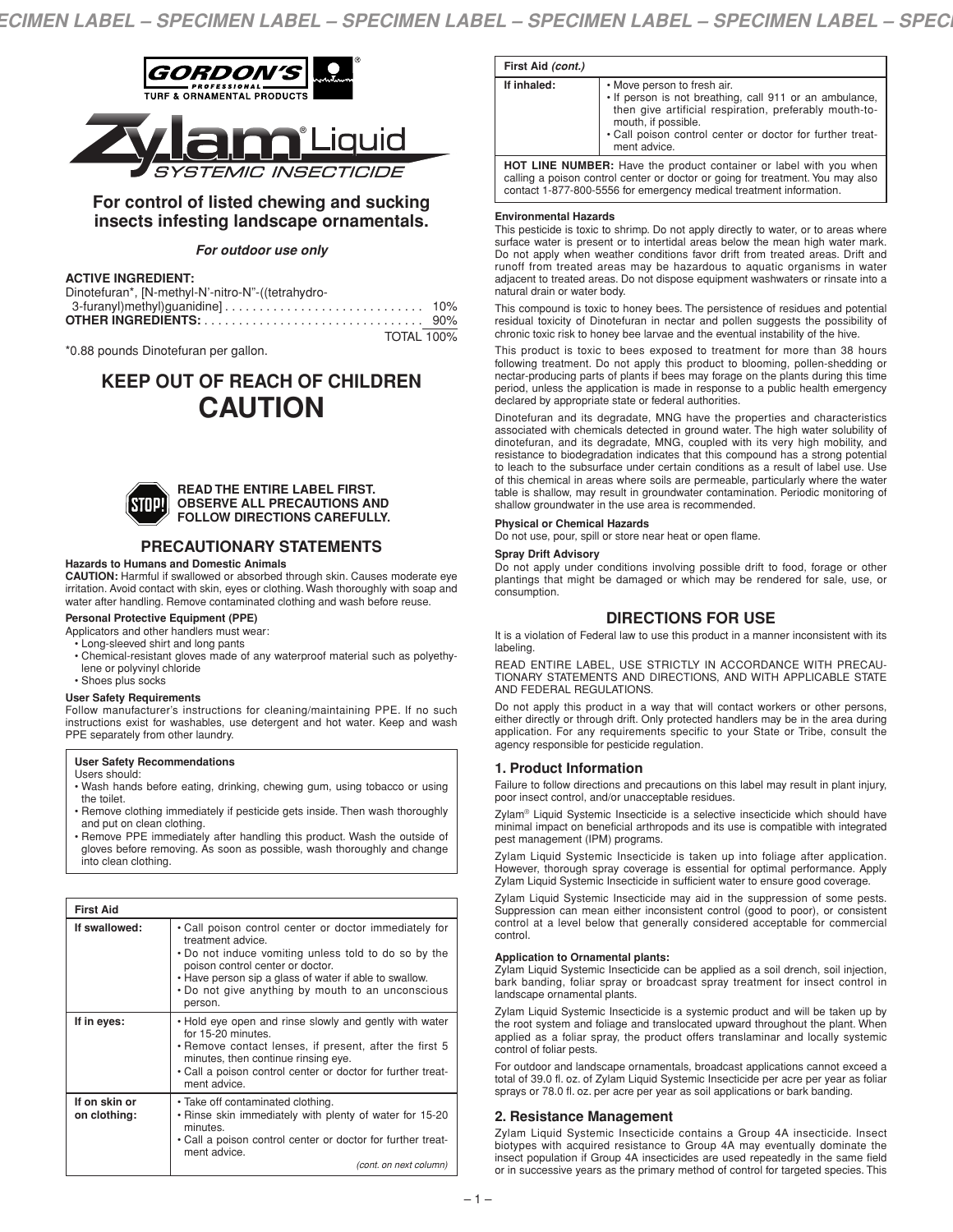may result in partial or total loss of control of those species by Zylam Liquid Systemic Insecticide or other Group 4A insecticides.

To delay insecticide resistance, consider:

- NOT using a foliar application of Zylam Liquid Systemic Insecticide or any insecticide in the neonicotinoid class following an in-furrow or soil application of Zylam Liquid Systemic Insecticide.
- To optimize resistance management practices, no more than 3 applications of Zylam Liquid Systemic Insecticide per growing season are allowed.
- Avoiding the consecutive use of Zylam Liquid Systemic Insecticide or other Group 4A insecticides that have a similar target site of action, on the same insect species.
- Using tank-mixtures or premixes with insecticides from a different target site of action group as long as the involved products are all registered for the same use and have different sites of action.
- Basing insecticide use on a comprehensive IPM program.
- Monitoring treated insect populations for loss of field efficacy.
- Contacting your local extension specialist, certified advisors, and/or manufacturers for insecticide resistance management and/or IPM recommendations for the specific site and resistant pest problems.
- For further information or to report suspected resistance, you may contact PBI/Gordon Corporation 1-877-800-5556.

## **3. Mixing Instructions**

**Zylam Liquid Systemic Insecticide Alone:** Add 1/2 of the required amount of water to the mix tank. With the agitator running, add the desired amount of Zylam Liquid Systemic Insecticide to the tank. Continue agitation while adding the remainder of the water. Begin application of the solution after Zylam Liquid Systemic Insecticide has completely dispersed into the mix water. Maintain agitation until all of the mixture has been applied.

**Zylam Liquid Systemic Insecticide + Tank Mixtures:** Add 1/2 of the required amount of water to the mix tank. Start the agitator running before adding any tank mix partners. In general, tank mix partners should be added in this order: products packaged in water-soluble packaging, wettable powders, wettable granules (dry flowables), liquid flowables, liquids, emulsifiable concentrates, and surfactants/adjuvants. Always allow each tank mix partner to become fully dispersed before adding the next product. Provide sufficient agitation while adding the remainder of the water. Maintain agitation until all the mixture has been applied.

**NOTE:** When using Zylam Liquid Systemic Insecticide in tank mixtures, all products in water-soluble packaging should be added to the tank before any other tank mix partner, including Zylam Liquid Systemic Insecticide. Allow the water-soluble packaging to completely dissolve and the product(s) to completely disperse before adding any other tank mix partner to the tank.

If using Zylam Liquid Systemic Insecticide in a tank mixture, observe all directions for use, sites, use rates, dilution ratios, precautions, and limitations which appear on the tank mix product label. No label dosage rate should be exceeded, and the most restrictive label precautions and limitations should be followed. This product should not be mixed with any product which prohibits such mixing. Tank mixtures or other applications of products referenced on this label are permitted only in those states in which the referenced products are labeled.

**Compatibility:** NOTE – The safety of all potential tank mixes on all plants has not been tested. Before applying any tank mixture not specifically recommended on this label, the safety to the target plant should be confirmed.

Zylam Liquid Systemic Insecticide is compatible with most commonly used pesticides. However, since it is not possible to test all possible mixtures, the user should pre-test to assure the physical compatibility and lack of phytotoxic effect of any proposed mixtures with Zylam Liquid Systemic Insecticide. To determine the physical compatibility of Zylam Liquid Systemic Insecticide with other products, use a jar test, as described below:

Using a quart jar, add the proportionate amounts of the products to 1 quart of water. Add wettable powders and water-dispersible granular products first, then liquid flowables, and emulsifiable concentrates last. After thoroughly mixing, let stand for at least 5 minutes. If the combination remains mixed or can be remixed readily, it is physically compatible. Once compatibility has been proven, use the same procedure for additional required ingredients to the spray tank.

## **4. Application Procedures and Spray Equipment**

Select spray nozzles which will provide accurate and uniform spray deposition. Use spray nozzles which provide medium-sized droplets and reduce drift. To help insure accuracy, calibrate sprayer before each use. For information on spray equipment and calibration, consult nozzle manufacturers and/or State Extension Service specialists.

Apply Zylam Liquid Systemic Insecticide using sufficient water volume to provide thorough and uniform coverage. In situations where a dense canopy exists and/or pest pressure is high, use greater water volumes. The use of a spray adjuvant may improve spray coverage.

**Applications to ornamental plants:** Zylam Liquid Systemic Insecticide can be applied using many different types of application equipment. Apply in sufficient water to ensure good coverage of ornamental plants. When making applications to plants with hard to wet foliage such as holly or pine, the addition of a spreader/sticker is recommended. If concentrate or mist type spray equipment is used, an equivalent amount of product should be used on the spray area as would be used in a dilute solution. To assure optimum effectiveness, the product must be placed where the growing portion of the target plant can absorb the active ingredient. Applications can be made to foliage or as a soil drench.

**Restrictions:**

- Do not graze treated areas or use clippings from treated areas for feed or forage.
- Do not apply under conditions where uniform coverage cannot be obtained or where excessive spray drift may occur.
- Prevent runoff or puddling of irrigation water following application.
- Do not apply to areas that are water logged or saturated, or frozen, which will not allow penetration into the root zone of the plant.

## **5. Soil Applications to Landscape Ornamental Plants** (drench or injection)

For systemic insect control on landscape ornamental plants in commercial, industrial and residential areas, parks, athletic fields, and schools, as a soil drench or soil injection.

#### **Ornamental plants including but not limited to:**

Bedding Plants, Shrubs, Ornamentals, Flowering Plants, Foliage Plants, Groundcovers, Evergreens, Ornamental Trees, Non-Bearing Fruit Trees, Non-Bearing Nut Trees, Non-Bearing Vines

#### **Pests:**

Adelgids including Hemlock Woolly, Balsam Woolly

Aphids including Balsam, Crepe Myrtle, Green Peach, Melon

**Bagworms** 

Flatheaded Borers including Alder, Bronze Birch, Emerald Ash, Flatheaded Appletree, Two-Lined Chestnut

**Froghoppers** 

Fungus Gnats (larvae)

Horned Oak Gall

Lacebugs including Azalea, Cotoneaster, Hawthorne, Rhododendron Leaf beetles including Elm, Viburnum

Leafhoppers including Glassy Winged Sharpshooter, Potato

Leafminers including Birch, Boxwood, Holly, Serpentine

Mealybugs including Citrus, Long-Tailed, Madeira, Obscure, Phormium, Pink Hibiscus, Root

Pine tip moth (larvae)

Plantbugs

Psyllids including Asian Citrus, Boxwood

Root Weevils (larvae and adults) including Black Vine, Diaprepes Roundheaded Borers including, Eucalyptus Longhorned, Linden, Locust

(excluding Asian Longhorned) Royal Palm Bug

Sawfly larvae

Scale (Armored and Soft) including Azalea Bark, Brown Soft, Calico, Cottony Cushion, Cycad Aulacaspis, Cyptomeria, Duplachionapis, Elongate Hemlock, Euonymus, False Oleander, Fig Wax, Fletcher, Florida Red, Florida Wax, Lecanium, Oystershell, Poplar (Aspen), Pine needle, Tea, Tulip Tree

Spittlebugs Thrips including Chilli (suppression), Cuban Laurel, Gladiolus, Gynaikothrips

uzeli (suppression), Western Flower (suppression)

**Treehoppers** 

Whiteflies including Ficus, Giant, Greenhouse, Silverleaf /

Sweet potato (B and Q bioitypes)

White Grubs including Oriental Beetle White Pine Weevil

## **Trees and Shrubs:**

**Shrubs:** 0.2 to 0.4 fl. oz. per foot of height (2 to 4 fl. oz. per 10 feet of height)

**Trees:** Small Trees (Less than 24 inches diameter at breast height) 0.2 to 0.8 fl. oz. per inch diameter at breast height (DBH). Large Trees (24inches diameter or greater at breast height) 0.4 to 0.8 fl. oz. per inch diameter at breast height (DBH).

For multi-stem trees, base rate on cumulative inches of diameter of all stems at breast height.

For optimal control, apply early in the plant's annual growing cycle and keep soil moist for at least 7 days after application

Only apply to moist soil. Do not apply to dry, saturated or frozen soil. Heavy rainfall or inadequate irrigation immediately following application may decrease performance.

Use higher labeled rates for broadleaf evergreens with dense foliage (i.e. hollies).

**Soil Drench:** Mix required dose in water and uniformly apply to soil around base of shrub or tree. Pull back mulch before drenching. **For optimal performance apply at least 1 quart of dilute solutions per foot of height or inch of trunk diameter (example: apply at least 12 quarts or 3 gallons of solution per 12" DBH).** If lower drench volume is used, apply 1/2 inch of irrigation immediately after application to move the product into the root zone. Keep soil moist for at least 7 days after application.

**Soil Injection:** Mix required dose in water and make at least 4 injections per shrub or tree with a low-pressure applicator. Use same amount of solution per hole. Injections can be made using the following methods:

- Grid system Space injections on a 2.5 ft. center extending to drip line
- **Circle System** Make injections in concentric circles extending inward from the drip line.
- **Basal System** Space injection evenly around trunk mo more than 12 inches out from the base.

**For optimal performance inject at least 1 quart of dilute solutions per foot of height or inch of trunk diameter** (example: inject at least 12 quarts or 3 gallons of solution per 12" DBH).